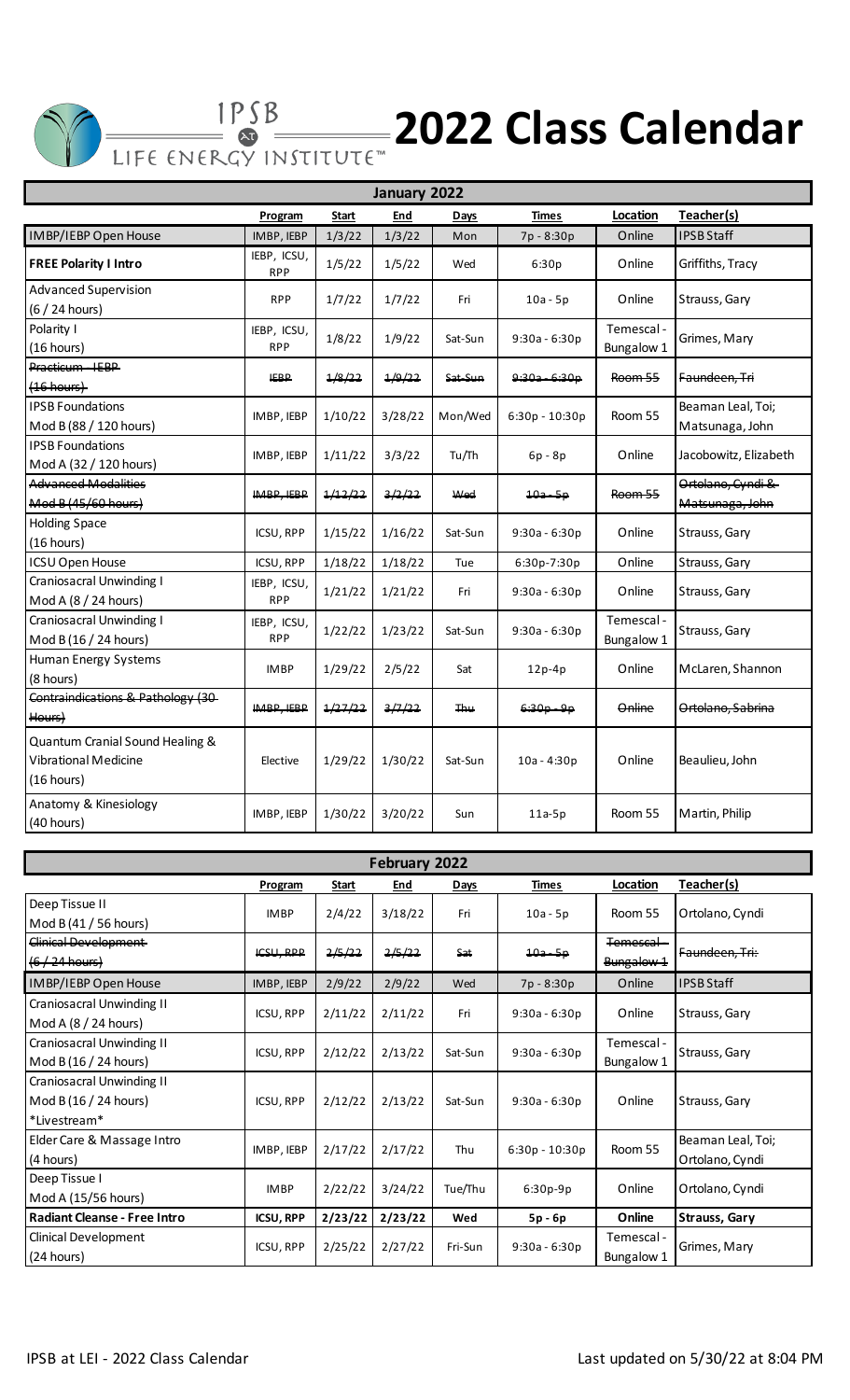| <b>March 2022</b>                                          |                  |         |            |             |                                   |                          |                                        |  |  |  |  |  |
|------------------------------------------------------------|------------------|---------|------------|-------------|-----------------------------------|--------------------------|----------------------------------------|--|--|--|--|--|
|                                                            | Program          | Start   | <u>End</u> | <b>Days</b> | Times                             | Location                 | Teacher(s)                             |  |  |  |  |  |
| Radiant Cleanse<br>$(21$ hours)                            | ICSU, RPP        | 3/2/22  | 5/11/22    | Wed         | $5p - 7p$                         | Online                   | Strauss, Gary                          |  |  |  |  |  |
| <b>IPSB Foundations Mod B</b><br>(88 / 120 hours)          | IMBP, IEBP       | 3/5/22  | 4/26/22    | Tu/Sat      | T:6:30p - 10:30p<br>S:9:30a-6:30p | Room 76                  | Beaman Leal, Toi                       |  |  |  |  |  |
| Acupressure & Intro to Meridians Mod<br>A (8 / 16 hours)   | <b>IEBP</b>      | 3/5/22  | 3/12/22    | Sat         | $2p - 6p$                         | Online                   | Stiteler, Loren                        |  |  |  |  |  |
| IMBP/IEBP Open House                                       | IMBP, IEBP       | 3/7/22  | 3/7/22     | Mon         | 7p - 8:30p                        | Online                   | <b>IPSB Staff</b>                      |  |  |  |  |  |
| Polarity Yoga<br>(14 hours)                                | <b>ICSU, RPP</b> | 3/12/22 | 3/13/22    | Sat-Sun     | $9:30a - 5:30p$                   | Temescal<br>Plateau      | Arena, James                           |  |  |  |  |  |
| Intro to Prenatal Massage<br>Mod A (8 / 24 hours)          | <b>IMBP</b>      | 3/14/22 | 3/23/22    | Mon/Wed     | $6:30p - 8:30p$                   | Online                   | Ortolano, Sabrina                      |  |  |  |  |  |
| <b>Craniosacral Unwinding III</b><br>Mod A (8 / 24 hours)  | ICSU, RPP        | 3/18/22 | 3/18/22    | Fri         | $9:30a - 6:30p$                   | Online                   | Strauss, Gary                          |  |  |  |  |  |
| <b>Craniosacral Unwinding III</b><br>Mod B (16 / 24 hours) | ICSU, RPP        | 3/19/22 | 3/20/22    | Sat-Sun     | $9:30a - 6:30p$                   | Temescal -<br>Bungalow 1 | Strauss, Gary                          |  |  |  |  |  |
| Acupressure & Intro to Meridians<br>Mod B $(8/16$ hours)   | <b>IEBP</b>      | 3/19/22 | 3/26/22    | Sat         | $2p - 6p$                         | Room 55                  | Stiteler, Loren                        |  |  |  |  |  |
| <b>IPSB Foundations</b><br>Mod A (32 / 120 hours)          | IMBP, IEBP       | 3/22/22 | 5/12/22    | Tu/Th       | $6p - 8p$                         | Online                   | Jacobowitz, Elizabeth                  |  |  |  |  |  |
| <b>Clinical Development</b><br>(6 / 24 hours)              | ICSU, RPP        | 3/27/22 | 3/27/22    | Sun         | $10a - 5p$                        | Temescal -<br>Bungalow 1 | Strauss, Gary                          |  |  |  |  |  |
| Intro to Prenatal Massage<br>Mod B (16 / 24 hours)         | <b>IMBP</b>      | 3/27/22 | 4/3/22     | Sun         | $9:30a - 6:30p$                   | Room 76                  | Ortolano, Sabrina &<br>Ortolano, Cyndi |  |  |  |  |  |

| <b>April 2022</b>                                                   |              |              |         |                 |                                        |                          |                                      |  |  |  |  |  |
|---------------------------------------------------------------------|--------------|--------------|---------|-----------------|----------------------------------------|--------------------------|--------------------------------------|--|--|--|--|--|
|                                                                     | Program      | <b>Start</b> | End     | Days            | <b>Times</b>                           | Location                 | Teacher(s)                           |  |  |  |  |  |
| Advanced Supervision-<br><del>(6 / 24 hours)</del>                  | <b>RPP</b>   | 4/1/22       | 4/1/22  | Eri             | $10a - 5p$                             | Temescal<br>Bungalow 1   | Strauss, Gary                        |  |  |  |  |  |
| Advanced Modalities Mod B<br>(45/60 hours)                          | IMBP, IEBP   | 4/4/22       | 5/4/22  | Sun/Mon/<br>Wed | M/W<br>$6:30p - 1030p$<br>Sun 10a - 5p | Room 76                  | Matsunaga, John &<br>Ortolano, Cyndi |  |  |  |  |  |
| Open House                                                          | All Programs | 4/6/22       | 4/6/22  | Wed             | 7p - 8:30p                             | Online                   | <b>IPSB Staff</b>                    |  |  |  |  |  |
| Business & Marketing I<br>(7 Hours)                                 | IMBP, IEBP   | 4/7/22       | 4/21/22 | Thu             | $6:30p - 9:00p$                        | Online                   | Beaman Leal, Toi                     |  |  |  |  |  |
| Polarity Reflexology<br>(20 hours)                                  | <b>RPP</b>   | 4/8/22       | 4/10/22 | Fri-Sun         | $9:30a - 5:30p$                        | Temescal -<br>Bungalow 1 | Sanders, Jennifer                    |  |  |  |  |  |
| <b>Cranial Autonomic Nervous</b><br>System<br>Mod A $(8/24$ hours)  | ICSU, RPP    | 4/22/22      | 4/22/22 | Fri             | $9:30a - 6:30p$                        | Online                   | Strauss, Gary                        |  |  |  |  |  |
| <b>Cranial Autonomic Nervous</b><br>System<br>Mod B (16 / 24 hours) | ICSU, RPP    | 4/23/22      | 4/24/22 | Sat/Sun         | $9:30a - 6:30p$                        | Temescal -<br>Bungalow 1 | Strauss, Gary                        |  |  |  |  |  |
| <b>CPR/First Aid</b><br>(4 hours)                                   | IMBP, IEBP   | 4/28/22      | 4/28/22 | Thu             | $6:30p - 10:30p$                       | Room 76                  | Wang, William                        |  |  |  |  |  |
| <b>Clinical Development</b><br>(6/24 hours)                         | ICSU, RPP    | 4/30/22      | 4/30/22 | Sat             | $10a - 5p$                             | Temescal -<br>Plateau    | Faundeen, Tri:                       |  |  |  |  |  |
| Polarity Immersion<br>(8 hours)                                     | <b>IEBP</b>  | 4/30/22      | 4/30/22 | Sat             | $9:30a - 6:30p$                        | Temescal -<br>Bungalow 1 | McLaren, Shannon                     |  |  |  |  |  |
| Sports Massage & Stretching<br>(24 hours)                           | <b>IMBP</b>  | 4/30/22      | 5/21/22 | Sat             | $10a - 5p$                             | Room 76                  | Martin, Philip                       |  |  |  |  |  |

| <b>May 2022</b>                           |              |              |            |             |                 |                          |                   |  |  |  |  |  |
|-------------------------------------------|--------------|--------------|------------|-------------|-----------------|--------------------------|-------------------|--|--|--|--|--|
|                                           | Program      | <u>Start</u> | <u>End</u> | <b>Days</b> | <b>Times</b>    | Location                 | Teacher(s)        |  |  |  |  |  |
| Anatomy & Physiology<br>(40 hours)        | IMBP, IEBP   | 5/3/22       | 7/7/22     | Tue/Thu     | $6:30p - 8:30p$ | Online                   | Ortolano, Sabrina |  |  |  |  |  |
| Aromatherapy: Spinal Renewal<br>(8 hours) | <b>IEBP</b>  | 5/7/22       | 5/7/22     | Sat         | $9:30a - 6:30p$ | Temescal -<br>Bungalow 1 | Griffiths, Tracy  |  |  |  |  |  |
| Open House                                | All Programs | 5/9/22       | 5/9/22     | Mon         | 7p - 8:30p      | Online                   | <b>IPSB Staff</b> |  |  |  |  |  |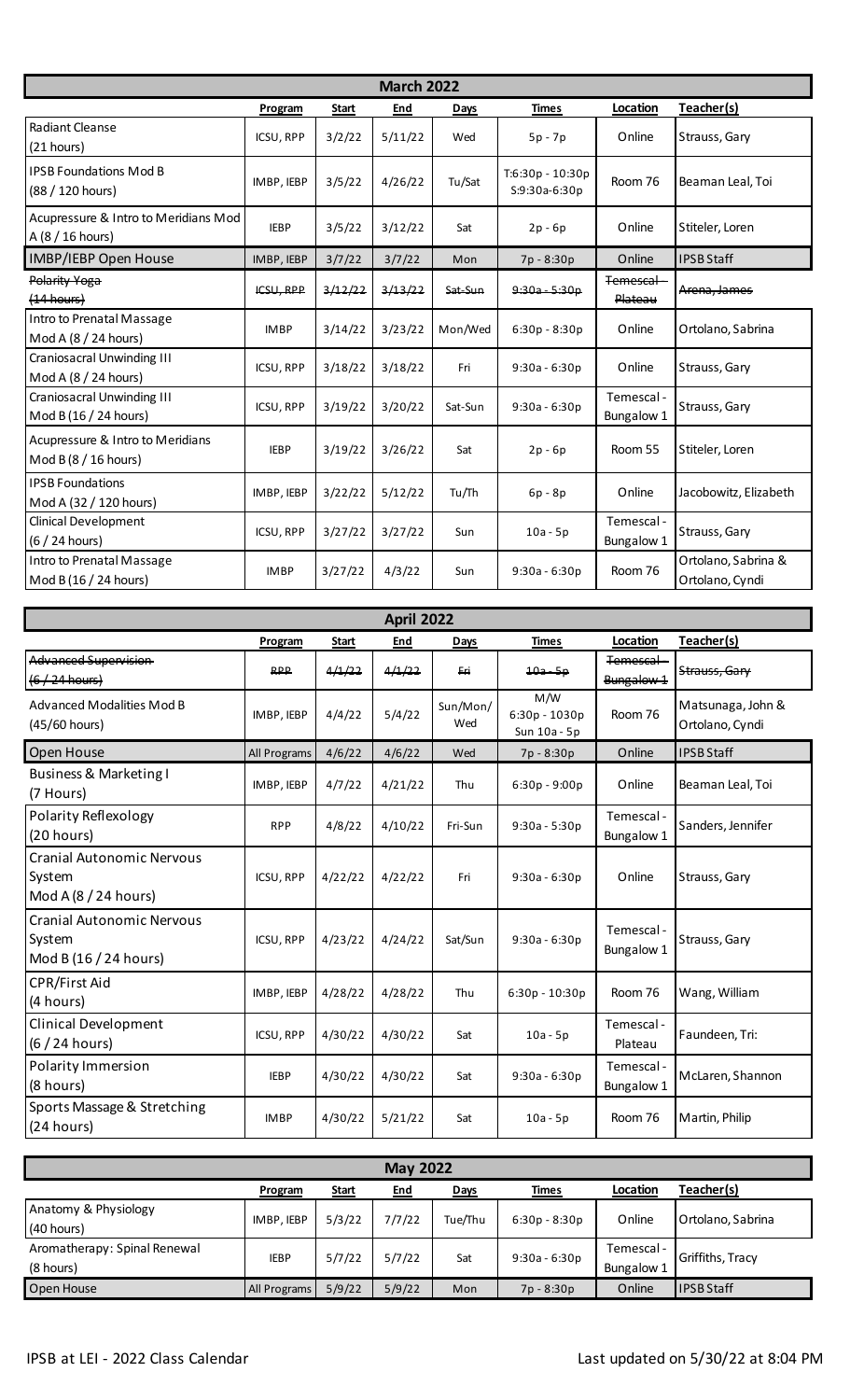| <b>**Radiant Business -</b><br>Free Intro**                                  | <b>ICSU</b>       | 5/10/22 | 5/10/22  | <b>Tue</b>    | $5p - 6p$       | Online                   | <b>Strauss, Gary</b>  |
|------------------------------------------------------------------------------|-------------------|---------|----------|---------------|-----------------|--------------------------|-----------------------|
| Ancient Thai Massage Intro<br>$(16 \text{ hours})$                           | IEBP,<br>Elective | 5/10/22 | 5/26/22  | Tu/Wed/<br>Th | $6:30p - 9:15p$ | Room 76                  | Cunningham, Kristin   |
| Deep Tissue I Mod B<br>41/56 hours)                                          | <b>IMBP</b>       | 5/15/22 | 7/17/22  | Sun           | $10a - 5p$      | Room 76                  | Ortolano, Cyndi       |
| Advanced Modalities Mod A<br>(15/60 hours)                                   | IMBP, IEBP        | 5/17/22 | 6/16/22  | Tue/Thu       | $6:30p - 8p$    | Online                   | Matsunaga, John       |
| <b>Radiant Business</b><br>(32 hours)                                        | ICSU, RPP         | 5/18/22 | 12/14/22 | Tue/Thu       | 5p - 7p         | Online                   | Strauss, Gary         |
| <b>Sensory Repatterning I</b><br>(24 hours)                                  | IEBP,<br>Elective | 5/19/22 | 5/22/22  | Thu-Sun       | $9:30a - 4:30p$ | <b>Heart Touch</b>       | Jacobowitz, Elizabeth |
| Cranial Anatomy & Listening<br>Skills I Mod A (8 / 16 hours)                 | ICSU, RPP         | 5/19/22 | 5/19/22  | Thu           | $9:30a - 6:30p$ | Online                   | Strauss, Gary         |
| Cranial Anatomy & Listening<br>Skills I Mod B (8 / 16 hours)                 | ICSU, RPP         | 5/20/22 | 5/20/22  | Fri           | $9:30a - 6:30p$ | Temescal -<br>Bungalow 1 | Strauss, Gary         |
| Cranial Anatomy & Listening<br>Skills I Mod B - Livestream<br>(8 / 16 hours) | ICSU, RPP         | 5/20/22 | 5/20/22  | Fri           | $9:30a - 6:30p$ | Online                   | Strauss, Gary         |
| Craniosacral Unwinding IV<br>(16 hours)                                      | ICSU, RPP         | 5/21/22 | 5/22/22  | Sat/Sun       | $9:30a - 6:30p$ | Temescal -<br>Bungalow 1 | Strauss, Gary         |

| <b>June 2022</b>                   |              |         |         |         |                  |            |                    |  |  |  |  |  |
|------------------------------------|--------------|---------|---------|---------|------------------|------------|--------------------|--|--|--|--|--|
|                                    | Program      | Start   | End     | Days    | Times            | Location   | Teacher(s)         |  |  |  |  |  |
| Hydro & Spa Therapies              | <b>IMBP</b>  | 6/1/22  | 6/1/22  | Wed     | $6:30p - 10:30p$ | Online     | Ortolano, Cyndi    |  |  |  |  |  |
| Mod A (4 / 12 hours)               |              |         |         |         |                  |            |                    |  |  |  |  |  |
| Hydro & Spa Therapies              | <b>IMBP</b>  | 6/3/22  | 6/3/22  | Fri     | $10a - 7p$       | Room 55    | Ortolano, Cyndi    |  |  |  |  |  |
| Mod B (4 / 12 hours)               |              |         |         |         |                  |            |                    |  |  |  |  |  |
| <b>Clinical Development</b>        | <b>RPP</b>   | 6/4/22  | 6/4/22  | Sat     | $10a - 6p$       | Temescal-  | Faundeen, Tri:     |  |  |  |  |  |
| (6 / 24 hours)                     |              |         |         |         |                  | Plateau    |                    |  |  |  |  |  |
| Polarity 1                         | <b>IEBP</b>  | 6/4/22  | 6/5/22  | Sat/Sun | $10a - 6p$       | Temescal - | Arena, James       |  |  |  |  |  |
| (16 hours)                         |              |         |         |         |                  | Bungalow 1 |                    |  |  |  |  |  |
| <b>IPSB Foundations Mod A</b>      | IMBP, IEBP   | 6/6/22  | 8/1/22  | Mon/Wed | $6:30p - 8:30p$  | Online     | Beaman Leal, Toi;  |  |  |  |  |  |
| (32/120 hours)                     |              |         |         |         |                  |            | Matsunaga, John    |  |  |  |  |  |
| Open House                         | All Programs | 6/8/22  | 6/8/22  | Wed     | 7p - 8:30p       | Online     | <b>IPSB Staff</b>  |  |  |  |  |  |
| Clinical Development               | ICSU, RPP    | 6/10/22 | 6/12/22 | Fri-Sun | $9:30a - 6:30p$  | Temescal - | Grimes, Mary       |  |  |  |  |  |
| (24 hours)                         |              |         |         |         |                  | Plateau    |                    |  |  |  |  |  |
| Shiatsu Amna Therapy Intro         | IEBP,        | 6/10/22 | 6/12/22 | Fri-Sun | $9:30a - 5:10p$  | Temescal-  | Kaneko, Dr. Tsuneo |  |  |  |  |  |
| (20 Hours)                         | Elective     |         |         |         |                  | Plateau    |                    |  |  |  |  |  |
| Aromatherapy: Essential Oil Basics | IMBP, IEBP   | 6/11/22 | 6/11/22 | Sat     | $9:30a - 6:30p$  | Room 76    | Ortolano, Sabrina  |  |  |  |  |  |
| (8 hours)                          |              |         |         |         |                  |            |                    |  |  |  |  |  |
| Reiki I                            | <b>IEBP</b>  | 6/12/22 | 6/12/22 | Sun     | $9:30a - 6:30p$  | Room 76    | Thompson, Lisa     |  |  |  |  |  |
| (8 hours)                          |              |         |         |         |                  |            |                    |  |  |  |  |  |
| Ethics & Boundaries                | IMBP, IEBP   | 6/15/22 | 6/29/22 | Wed     | $6:30p - 9:30p$  | Room 76    | Leigh, Rebecca     |  |  |  |  |  |
| (9 hours)                          |              |         |         |         |                  |            |                    |  |  |  |  |  |
| Cranial Anatomy & Listening        | ICSU, RPP    | 6/16/22 | 6/16/22 | Thu     | $9:30a - 6:30p$  | Online     | Strauss, Gary      |  |  |  |  |  |
| Skills II Mod A (8 / 16 hours)     |              |         |         |         |                  |            |                    |  |  |  |  |  |
| Cranial Anatomy & Listening        | ICSU, RPP    | 6/17/22 | 6/17/22 | Fri     | $9:30a - 6:30p$  | Temescal-  | Strauss, Gary      |  |  |  |  |  |
| Skills II Mod B (8 / 16 hours)     |              |         |         |         |                  | Bungalow 1 |                    |  |  |  |  |  |
| Craniosacral Unwinding V           | ICSU, RPP    | 6/18/22 | 6/19/22 | Sat/Sun | $9:30a - 6:30p$  | Temescal - | Strauss, Gary      |  |  |  |  |  |
| (16 hours)                         |              |         |         |         |                  | Bungalow 1 |                    |  |  |  |  |  |
| <b>IPSB Foundations Mod B</b>      | IMBP, IEBP   | 6/21/22 | 9/1/22  | Tu/Th   | $6:30p - 10:30p$ | Room 76    | Beaman Leal, Toi;  |  |  |  |  |  |
| (88/120 hours)                     |              |         |         |         |                  |            | Matsunaga, John    |  |  |  |  |  |

| <b>July 2022</b>                 |             |              |            |             |                 |          |                   |  |  |  |  |  |
|----------------------------------|-------------|--------------|------------|-------------|-----------------|----------|-------------------|--|--|--|--|--|
|                                  | Program     | <u>Start</u> | <u>End</u> | <b>Days</b> | <u>Times</u>    | Location | Teacher(s)        |  |  |  |  |  |
| Anatomy & Kinesiology            |             |              |            |             |                 |          |                   |  |  |  |  |  |
| (40 Hours)                       | IMBP, IEBP  | 7/9/22       | 8/20/22    | Sat         | $10a - 5p$      | Room 76  | Martin, Philip    |  |  |  |  |  |
| Aromatherapy: Raindrop Technique |             | 7/10/22      | 7/10/22    |             |                 | Room 55  | Ortolano, Sabrina |  |  |  |  |  |
| (8 hours)                        | Elective    |              |            | Sun         | $9:30a - 6:30p$ |          |                   |  |  |  |  |  |
| Deep Tissue II Mod A             | <b>IMBP</b> |              |            |             |                 | Online   |                   |  |  |  |  |  |
| (14/56 hours)                    |             | 7/11/22      | 8/10/22    | Mon/Wed     | $6:30p - 8p$    |          | Ortolano, Cyndi   |  |  |  |  |  |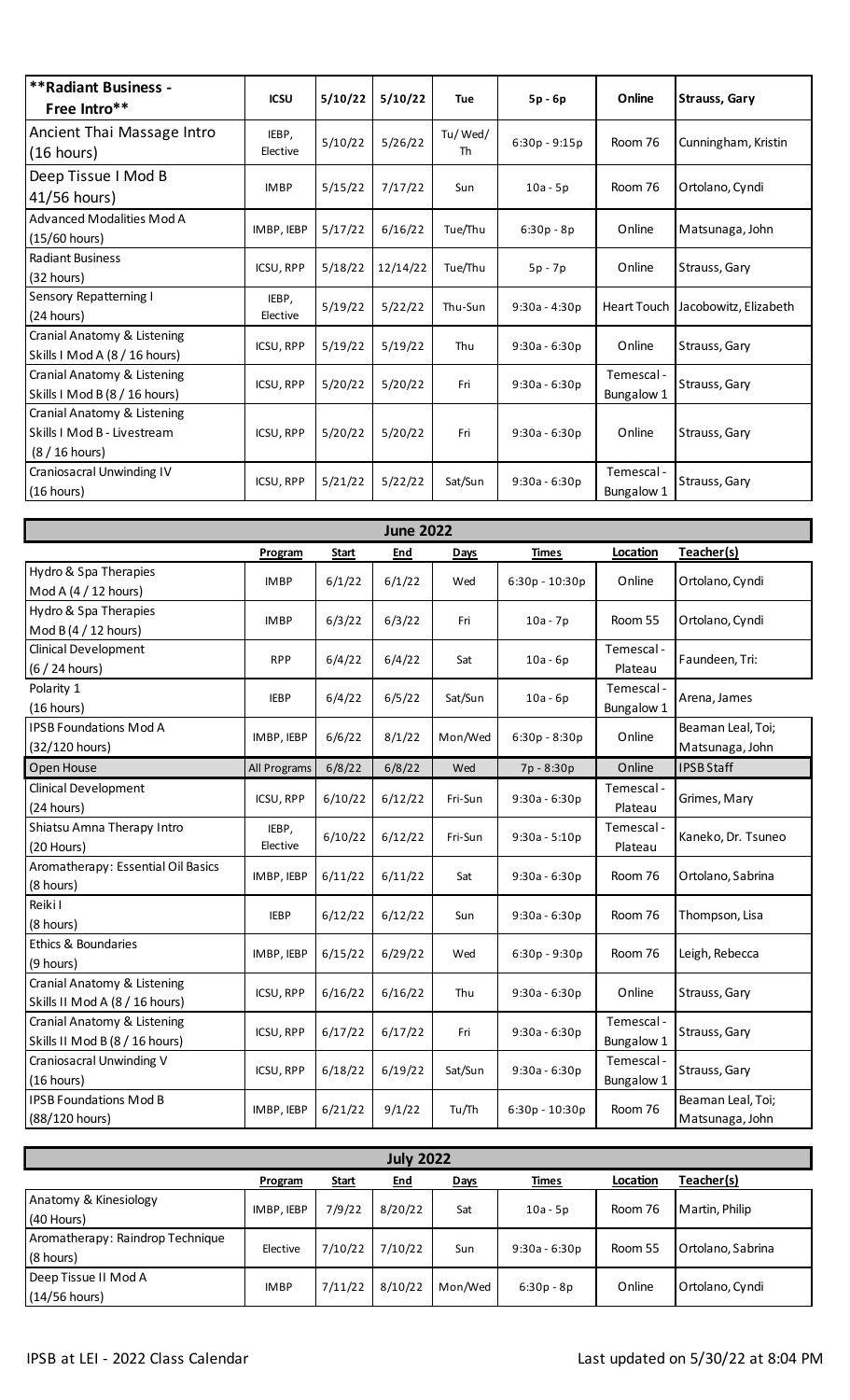| Evaluation & Preparation for Practice<br>$(17$ hours) | ICSU, RPP    | 7/11/22 | 10/24/22 | Mon     | $6:30p - 9p$    | Online  | Faundeen, Tri:    |
|-------------------------------------------------------|--------------|---------|----------|---------|-----------------|---------|-------------------|
| Open House                                            | All Programs | 7/13/22 | 7/13/22  | Wed     | 7p - 8:30p      | Online  | <b>IPSB Staff</b> |
| Contraindications & Pathology<br>(30 hours)           | IMBP, IEBP   | 7/14/22 | 9/29/22  | Thu     | $6:30p - 9p$    | Online  | Ortolano, Sabrina |
| Reiki II<br>(16 hours)                                | Elective     | 7/30/22 | 7/31/22  | Sat/Sun | $9:30a - 6:30p$ | Room 55 | Thompson, Lisa    |

| August 2022                                         |                   |              |            |             |                 |                          |                       |  |  |  |  |  |
|-----------------------------------------------------|-------------------|--------------|------------|-------------|-----------------|--------------------------|-----------------------|--|--|--|--|--|
|                                                     | <b>Program</b>    | <u>Start</u> | <u>End</u> | <b>Days</b> | <b>Times</b>    | Location                 | Teacher(s)            |  |  |  |  |  |
| <b>Advanced Modalities Mod B</b><br>$(45/60$ hours) | IMBP, IEBP        | 8/3/22       | 9/26/22    | Mon/Wed     | $6:30p - 9:30p$ | Room 76                  | Matsunaga, John       |  |  |  |  |  |
| <b>Sensory Repatterning I</b><br>(24 hours)         | IEBP,<br>Elective | 8/5/22       | 8/7/22     | Fri-Sun     | $9:30a - 6:30p$ | Heart Touch              | Jacobowitz, Elizabeth |  |  |  |  |  |
| Clinical Development<br>$(6/24$ hours)              | <b>RPP</b>        | 8/6/22       | 8/6/22     | Sat         | $10a - 6p$      | Temescal -<br>Plateau    | Faundeen, Tri:        |  |  |  |  |  |
| Deep Tissue II Mod B<br>(42/56 hours)               | <b>IMBP</b>       | 8/7/22       | 9/25/22    | Sun         | $10a - 5p$      | Room 76                  | Ortolano, Cyndi       |  |  |  |  |  |
| Myofascial Massage I<br>(16 hours)                  | IMBP, IEBP        | 8/7/22       | 8/14/22    | Sun         | $9:30a - 6:30p$ | Temescal -<br>Bungalow 1 | De Comines, Kevin     |  |  |  |  |  |
| Open House                                          | All Programs      | 8/8/22       | 8/8/22     | Mon         | 7p - 8:30p      | Online                   | <b>IPSB Staff</b>     |  |  |  |  |  |
| Mysterious Sacrum & Six-Pointed Star<br>(16 hours)  | ICSU, RPP         | 8/13/22      | 8/14/22    | Sat/Sun     | $9:30a - 6:30p$ | Temescal -<br>Plateau    | Arena, James          |  |  |  |  |  |
| CPR/First Aid (4 hours)                             | IMBP, IEBP        | 8/27/22      | 8/27/22    | Sat         | $2p - 6p$       | Room 76                  | Wang, William         |  |  |  |  |  |

| September 2022                   |              |            |            |            |                 |                   |                       |  |  |  |  |  |
|----------------------------------|--------------|------------|------------|------------|-----------------|-------------------|-----------------------|--|--|--|--|--|
|                                  | Program      | Start      | End        | Days       | <b>Times</b>    | Location          | Teacher(s)            |  |  |  |  |  |
| Open House                       | All Programs | 9/7/22     | 9/7/22     | Wed        | 7p - 8:30p      | Online            | <b>IPSB Staff</b>     |  |  |  |  |  |
| Craniosacral Unwinding I Mod A   |              |            |            |            |                 | Online            |                       |  |  |  |  |  |
| $(8/24$ hours)                   | ICSU, RPP    | 9/9/22     | 9/9/22     | Fri        | $9:30a - 6:30p$ |                   | Strauss, Gary         |  |  |  |  |  |
| Craniosacral Unwinding I Mod B   | ICSU, RPP    | 9/10/22    | 9/11/22    | Sat/Sun    | $9:30a - 6:30p$ | Temescal -        | Strauss, Gary         |  |  |  |  |  |
| (16/24 hours)                    |              |            |            |            |                 | Bungalow 1        |                       |  |  |  |  |  |
| Craniosacral Unwinding I Mod B   |              |            |            |            |                 |                   |                       |  |  |  |  |  |
| **Livestream**                   | ICSU, RPP    | 9/10/22    | 9/11/22    | Sat/Sun    | $9:30a - 6:30p$ | Online            | Strauss, Gary         |  |  |  |  |  |
| $(16/24$ hours)                  |              |            |            |            |                 |                   |                       |  |  |  |  |  |
| Sensory Repatterning 4 Mod A     | Elective     | <b>TBD</b> | <b>TBD</b> | <b>TBD</b> | $6:30p - 8:30p$ | Online            | Jacobowitz, Elizabeth |  |  |  |  |  |
| (155/60 hours)                   |              |            |            |            |                 |                   |                       |  |  |  |  |  |
| Sensory Repatterning 4 Mod B     |              |            |            |            |                 |                   |                       |  |  |  |  |  |
| Part 1 of 3                      | Elective     | 9/10/22    | 9/11/22    | Sat/Sun    | $9:30a - 6:30p$ | Room 55           | Jacobowitz, Elizabeth |  |  |  |  |  |
| (45/60 hours)                    |              |            |            |            |                 |                   |                       |  |  |  |  |  |
| <b>IPSB Foundations Mod A</b>    | IMBP, IEBP   | 9/13/22    | 11/3/22    | Tu/Th      | 6:30p - 8:30p   | Online            | Beaman Leal, Toi;     |  |  |  |  |  |
| (32/120 hours)                   |              |            |            |            |                 |                   | Matsunaga, John       |  |  |  |  |  |
| Hydro & Spa Therapies Mod A      | IMBP, IEBP   | 9/14/22    | 9/14/22    | Wed        | 6:30p - 10:30p  | Online            | Ortolano, Cyndi       |  |  |  |  |  |
| $(4/12$ hours)                   |              |            |            |            |                 |                   |                       |  |  |  |  |  |
| Hydro & Spa Therapies Mod B      | IMBP, IEBP   | 9/16/22    | 9/16/22    | Fri        | $10a - 7p$      | Room 55           | Ortolano, Cyndi       |  |  |  |  |  |
| $(8/12$ hours)                   |              |            |            |            |                 |                   |                       |  |  |  |  |  |
| Acupressure & Intro to Meridians | <b>IEBP</b>  | 9/17/22    | 9/24/22    | Sat        | $2p - 6p$       | Online            | Stiteler, Loren       |  |  |  |  |  |
| Mod A (8/16 hours)               |              |            |            |            |                 |                   |                       |  |  |  |  |  |
| Communication 1                  | IEBP, ICSU,  | 9/17/22    | 9/25/22    | Sat/Sun    | $9:30a - 6:30p$ | Temescal -        | Grimes, Mary          |  |  |  |  |  |
| (32 hours)                       | <b>RPP</b>   |            |            |            |                 | Bungalow 1        |                       |  |  |  |  |  |
| Polarity Immersion               | <b>IEBP</b>  | 9/24/22    | 9/24/22    | Sat        | $9:30a - 6:30p$ | Temescal -        | McLaren, Shannon      |  |  |  |  |  |
| (8 hours)                        |              |            |            |            |                 | <b>Bungalow 3</b> |                       |  |  |  |  |  |
| <b>IPSB Foundations Mod B</b>    | IMBP, IEBP   | 9/28/22    | 11/16/22   | Wed/Sat    | W:6:30p-1030p   | Room 76           | Beaman Leal, Toi;     |  |  |  |  |  |
| (88/120 hours)                   |              |            |            |            | S:9:30p-6:30p   |                   | Matsunaga, John       |  |  |  |  |  |
| <b>Cranial Spinal Balancing</b>  | ICSU, RPP    | 9/30/22    | 10/2/22    | Fri-Sun    | $9:30a - 6:30p$ | Temescal -        | Arena, James          |  |  |  |  |  |
| (24 hours)                       |              |            |            |            |                 | Plateau           |                       |  |  |  |  |  |

| October 2022                                             |             |              |         |      |         |          |                 |  |  |  |
|----------------------------------------------------------|-------------|--------------|---------|------|---------|----------|-----------------|--|--|--|
|                                                          | Program     | <u>Start</u> | End     | Davs | Times   | Location | Teacher(s)      |  |  |  |
| Acupressure & Intro to Meridians<br>Mod B $(8/16$ hours) | <b>IEBP</b> | 10/1/22      | 10/8/22 | Sat  | 2p - 6p | Room 55  | Stiteler. Loren |  |  |  |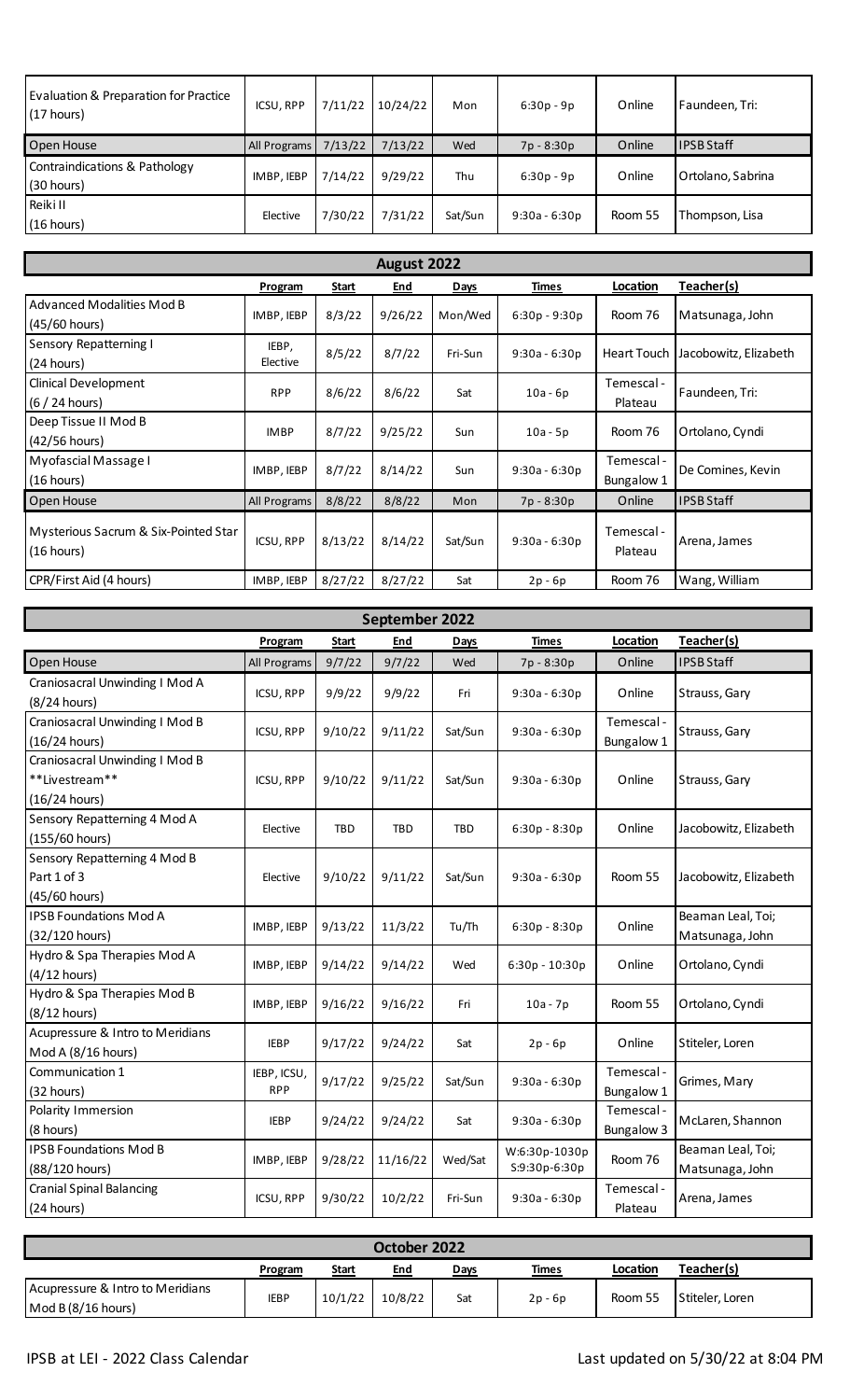| Aromatherapy: Essential Oil Basics<br>(8 hours)                    | IMBP, IEBP,<br>Elective | 2-Oct             | 2-Oct             | Sun             | $9:30a - 6:30p$                             | Room 55                  | Ortolano, Sabrina     |
|--------------------------------------------------------------------|-------------------------|-------------------|-------------------|-----------------|---------------------------------------------|--------------------------|-----------------------|
| Sports Massage & Stretching<br>(24 hours)                          | IEBP,<br>Elective       | $2-Oct$           | $23-Oct$          | Sun             | $9:30a - 6:30p$                             | Room 76                  | Martin, Philip        |
| Open House                                                         | All Programs            | 10/3/22           | 10/3/22           | Mon             | 7p - 8:30p                                  | Online                   | <b>IPSB Staff</b>     |
| Anatomy & Physiology<br>(40 hours)                                 | IMBP, IEBP              | 10/6/22           | 12/15/22          | Tu/Th           | $6:30p - 8:30p$                             | Online                   | Ortolano, Sabrina     |
| Ancient Thai Massage Intro<br>(16 hours)                           | IEBP,<br>Elective       |                   | 10/11/22 10/15/22 | Tue-Sat         | Tu-Fr 6:30p -<br>9:45p<br>Sat 1:30p - 4:45p | Room 55                  | Cunningham, Kristin   |
| <b>Clinical Development</b><br>(24 hours)                          | ICSU, RPP               | 10/14/22          | 10/16/22          | Fri/Sat/<br>Sun | $9:30a - 6:30p$                             | Temescal-<br>Plateau     | Grimes, Mary          |
| Sensory Repatterning 4 Mod B<br>Part 2 of 3<br>(45/60 hours)       | Elective                | 10/15/22          | 10/16/22          | Sat/Sun         | $9:30a - 6:30p$                             | Temescal -<br>Bungalow 1 | Jacobowitz, Elizabeth |
| Aromatherapy: Spinal Renewal<br>(8 hours)                          | IEBP,<br>Elective       |                   | 10/16/22 10/16/22 | Sun             | $9:30a - 6:30p$                             | Temescal -<br>Plateau    | Griffiths, Tracy      |
| Intro to Prenatal Massage Mod A<br>(8/24 hours)                    | IMBP, IEBP              | 10/26/22          | 10/26/22          | Mon/Wed         | 6:30p - 8:30p                               | Online                   | Ortolano, Sabrina     |
| Polarity II: Elements<br>(42 hours)                                | ICSU, RPP               | 10/21/22          | 10/30/22          | Fri/Sat/<br>Sun | $9:30a - 6:30p$                             | Temescal -<br>Plateau    | Grimes, Mary          |
| Craniosacral Unwinding II Mod A<br>(8/24 hours)                    | ICSU, RPP               | 10/21/22 10/21/22 |                   | Fri             | $9:30a - 6:30p$                             | Online                   | <b>Strauss Gary</b>   |
| Craniosacral Unwinding II Mod B<br>(16/24 hours)                   | ICSU, RPP               | 10/22/22          | 10/23/22          | Sat/Sun         | $9:30a - 6:30p$                             | Temescal -<br>Bungalow 1 | <b>Strauss Gary</b>   |
| Craniosacral Unwinding II Mod B<br>**Livestream**<br>(16/24 hours) | ICSU, RPP               | 10/22/22          | 10/23/22          | Sat/Sun         | 9:30a - 6:30p                               | Online                   | <b>Strauss Gary</b>   |
| Communication II<br>(32 hours)                                     | ICSU, RPP               | 10/29/22          | 11/6/22           | Sat/Sun         | $9:30a - 6:30p$                             | Temescal -<br>Bungalow 1 | <b>Strauss Gary</b>   |
| Intro to Prenatal Massage Mod B<br>(16/24 hours)                   | IMBP, IEBP              | 10/30/22          | 11/6/22           | Sun             | $9:30a - 6:30p$                             | Room 76                  | Ortolano, Sabrina     |

| November 2022                                                         |              |                   |          |         |                 |                          |                       |
|-----------------------------------------------------------------------|--------------|-------------------|----------|---------|-----------------|--------------------------|-----------------------|
|                                                                       | Program      | Start             | End      | Days    | <b>Times</b>    | Location                 | Teacher(s)            |
| Open House                                                            | All Programs | 11/2/22           | 11/2/22  | Wed     | 7p - 8:30p      | Online                   | <b>IPSB Staff</b>     |
| Shiatsu Amna Therapy Intro<br>(20 hours)                              | <b>IEBP</b>  | 11/4/22           | 11/6/22  | Fri-Sun | $9:30a - 5:10p$ | Temescal -<br>Plateau    | Kaneko, Dr. Tsuneo    |
| Business & Marketing I Mod A<br>(7 hours)                             | IMBP, IEBP   | 11/7/22           | 11/21/22 | Mon     | $6:30p - 9p$    | Online                   | Beaman Leal, Toi      |
| Advanced Modalities Mod A<br>(15/60 hours)                            | IMBP, IEBP   | 11/8/22           | 12/13/22 | Tu/Th   | $6:30p - 8p$    | Online                   | Matsunaga, John       |
| Craniosacral Unwinding III Mod A<br>(8/24 hours)                      | ICSU, RPP    | 11/11/22 11/11/22 |          | Fri     | $9:30a - 6:30p$ | Online                   | <b>Strauss Gary</b>   |
| Craniosacral Unwinding III Mod B<br>$(16/24$ hours)                   | ICSU, RPP    | 11/12/22 11/13/22 |          | Sat/Sun | $9:30a - 6:30p$ | Temescal -<br>Bungalow 1 | Strauss Gary          |
| Craniosacral Unwinding III Mod B<br>**Livestream**<br>$(16/24$ hours) | ICSU, RPP    | 11/12/22 11/13/22 |          | Sat/Sun | $9:30a - 6:30p$ | Online                   | Strauss Gary          |
| Aromatherapy: Raindrop Technique<br>(8 hours)                         | Elective     | 11/12/22 11/12/22 |          | Sat     | $9:30a - 6:30p$ | Room 55                  | Ortolano, Sabrina     |
| Myofascial Massage<br>(16 hours)                                      | IMBP, IEBP   | 11/13/22 11/20/22 |          | Sun     | $9:30a - 6:30p$ | Room 55                  | De Comines, Kevin     |
| <b>Elder Care Massage</b><br>(4 hours)                                | IMBP, IEBP   | 11/19/22 11/19/22 |          | Sat     | $10a - 2p$      | Room 55                  | Ortolano, Cyndi       |
| Five Pointed Star & Lymphatic System<br>(16 hours)                    | ICSU, RPP    | 11/19/22 11/20/22 |          | Sat/Sun | $9:30a - 6:30p$ | Temescal -<br>Bungalow 1 | <b>Strauss Gary</b>   |
| Sensory Repatterning 4 Mod B<br>Part 3 of 3<br>(45/60 hours)          | Elective     | 11/19/22 11/20/22 |          | Sat/Sun | $9:30a - 6:30p$ | Room 76                  | Jacobowitz, Elizabeth |
| Business & Marketing II Mod A<br>$(4/8$ hours)                        | IMBP, IEBP   | 11/30/22          | 12/7/22  | Wed     | $6:30p - 8:30p$ | Online                   | Beaman Leal, Toi      |

**December 2022**